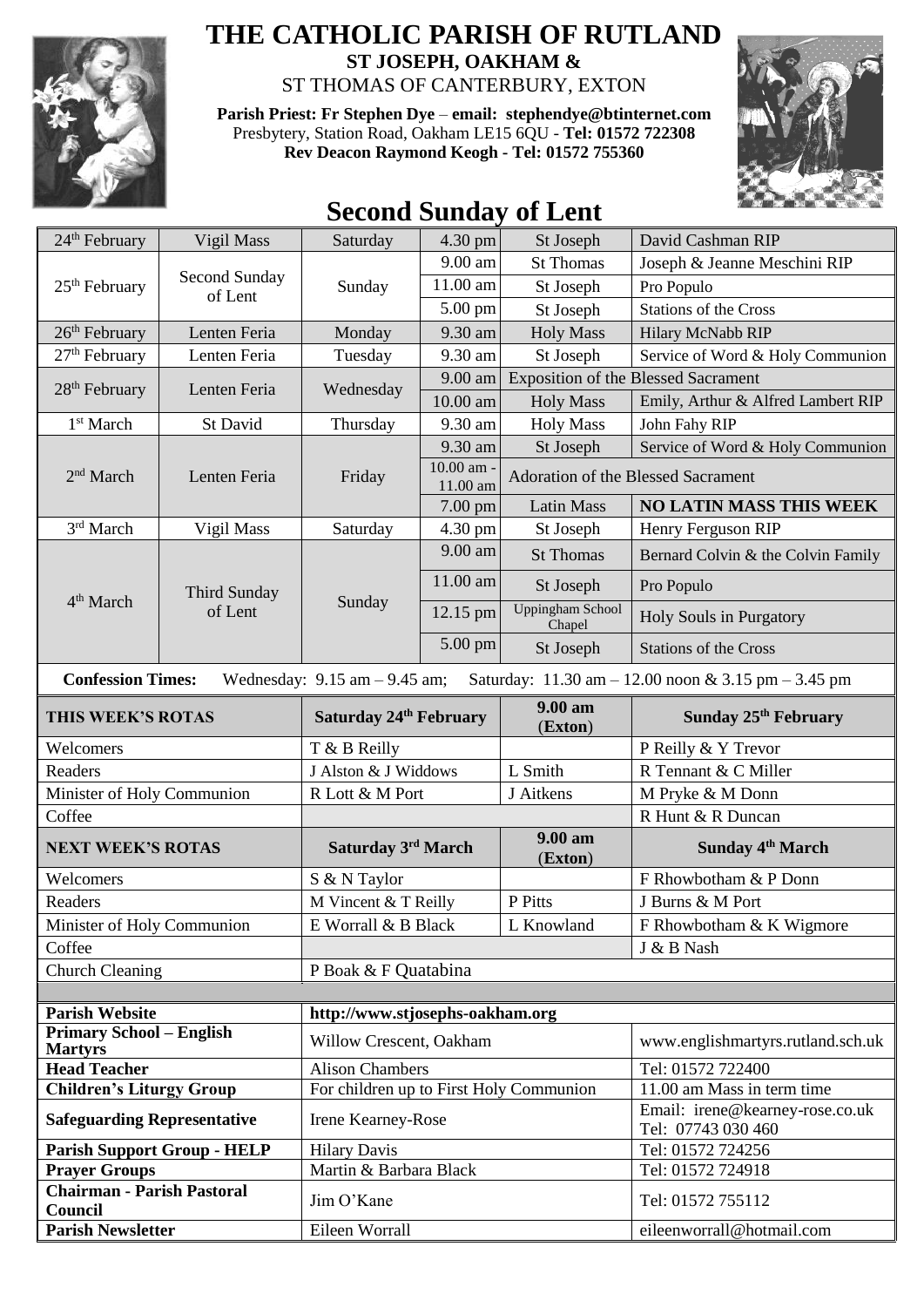**Please pray for the following who are ill:** *Colleen Lully, Mary Hurst, Sarah Ennis, Marie-Jeanne Lloyd-Hughes, Enid Wootton, Susan Healey, Helen Reilly, Stephen Walters, Christopher Brown, Elizabeth Brown, Maura and Mike Goulding, Philip Quinn, Simon Duncan, Fiona Ruddle, Theresa Thompson, Patricia Slater, Monique Pryke, Tim Maskell, Elisabeth Simpson, Claire Smith, Peter Tookey, Bill Hiscocks, Sharon Larkworthy, Mark Smith, Tim White, Helena Woolford, Megan Owens, Robert Johnstone, Michael Rimmer, John Rhodes, Elizabeth Fay, Myra Smith, Virginia Barwell, Cindy Johnston, Mary Lambert, John Owens (Snr), Michael Gardiner, Helen Wilson, Baby Luke Somerville, Graham Andrews, John Widdows, May Carrie, Margaret West-Sadler, Lewis Paul, Floss Jepson, Angela Munton, Nigel Stark, Shane Spencer, Phillip Botteley, Andrena Lynch, Janet and Barry Chalmers-Stevens, Avril Thompson, Jeffrey Miller, Fr Dominic O'Connor, Fr Kevin Clark, Fr Michael Bell, John and Rosemary Went, Cathy Green, Bernard Gandy, John and Shirley Parminter, Roly Marriott, Catherine Farndell, Amanda Messer and Fr David Bowler*

**Anniversaries** *John Tyler, Denis Cullen, Daniel Brennan-Smith, Angela Hindley-Bromann, Thomas Tutly, Martin Stimson, Margaret Duffy, Francis Kilkenny, Gertie Colin and James Cregan*

| <b>Last Week's Collection</b>                                                                                                             | <b>Deanery Events in Lent</b>                                                                                       |                                                                                             |                                                                                                                                            |  |  |  |
|-------------------------------------------------------------------------------------------------------------------------------------------|---------------------------------------------------------------------------------------------------------------------|---------------------------------------------------------------------------------------------|--------------------------------------------------------------------------------------------------------------------------------------------|--|--|--|
| £279.05<br>Envelopes                                                                                                                      | <b>Friday 9<sup>th</sup> – Saturday 10<sup>th</sup> March:</b> "24 hours with the Lord, Melton Mowbray (see below)  |                                                                                             |                                                                                                                                            |  |  |  |
| Loose Plate<br>£236.27                                                                                                                    | <b>Thursday 15<sup>th</sup> March</b> – St Augustine's, Stamford: $6.30 - 7.15$ pm Confessions followed             |                                                                                             |                                                                                                                                            |  |  |  |
| <b>Standing Orders</b><br>£540.00                                                                                                         | by Station Mass                                                                                                     |                                                                                             |                                                                                                                                            |  |  |  |
| £1,055.32<br>Total                                                                                                                        | <b>Wednesday 21<sup>st</sup> March</b> – St Gilbert's, Bourne: $6.30 - 7.15$ pm Confessions followed by             |                                                                                             |                                                                                                                                            |  |  |  |
| There will be a collection for CAFOD                                                                                                      | <b>Station Mass</b>                                                                                                 |                                                                                             |                                                                                                                                            |  |  |  |
| at all Masses this weekend.                                                                                                               | Thursday 22 <sup>nd</sup> March - St Joseph's, Oakham: Penitential Service, Confessions, Adoration                  |                                                                                             |                                                                                                                                            |  |  |  |
| Don't forget to join us for                                                                                                               | and Benediction $7.00 - 8.00$ pm                                                                                    |                                                                                             |                                                                                                                                            |  |  |  |
| coffee after Mass on                                                                                                                      | Monday 26 <sup>th</sup> March - St Mary the Immaculate, Grantham: Penitential Service,                              |                                                                                             |                                                                                                                                            |  |  |  |
| Wednesday and                                                                                                                             | Confessions, Adoration and Benediction $7.00 - 8.00$ pm.                                                            |                                                                                             |                                                                                                                                            |  |  |  |
| Sunday.                                                                                                                                   |                                                                                                                     |                                                                                             |                                                                                                                                            |  |  |  |
| Uppingham School Masses in the                                                                                                            |                                                                                                                     | 24 hours for the Lord Sign up to keep watch at our Exposition of the Blessed Sacrament      |                                                                                                                                            |  |  |  |
| School Chapel will be celebrated at                                                                                                       | on Friday/Saturday, 9 <sup>th</sup> /10 <sup>th</sup> March. Answer Pope Francis' and Bishop Patrick's call to pray |                                                                                             |                                                                                                                                            |  |  |  |
| 12.15pm on:                                                                                                                               | before the Blessed Sacrament. Spending time quietly before the Lord can give great                                  |                                                                                             |                                                                                                                                            |  |  |  |
| 4 <sup>th</sup> March                                                                                                                     | benefits in our lives. It can allow Him to touch us in a deeper way. We can pray for our                            |                                                                                             |                                                                                                                                            |  |  |  |
| $22nd$ April<br>$\bullet$                                                                                                                 | own intentions, for the future of our Parish and for all the troubles in the world. Exposition                      |                                                                                             |                                                                                                                                            |  |  |  |
| $20th$ May                                                                                                                                |                                                                                                                     | will start on Friday afternoon in St Francis' School then; $2.45 - 11.00$ pm at the Convent |                                                                                                                                            |  |  |  |
| $17th$ June                                                                                                                               |                                                                                                                     | Chapel; 11.00 pm – 10.00 am Saturday at St Peter's and 10.00 am - 6.00 pm at St. John's.    |                                                                                                                                            |  |  |  |
|                                                                                                                                           |                                                                                                                     |                                                                                             |                                                                                                                                            |  |  |  |
|                                                                                                                                           |                                                                                                                     |                                                                                             | Our sincere condolences to the family and friends of Lizzie Winchester who died recently. Please remember her in your prayers.             |  |  |  |
| Eternal rest grant unto her O Lord and let perpetual light shine upon her. May she rest in peace. Amen.                                   |                                                                                                                     |                                                                                             |                                                                                                                                            |  |  |  |
|                                                                                                                                           |                                                                                                                     |                                                                                             | "Adoremus" The Bishops of England and Wales will hold a National Eucharistic Pilgrimage and Congress in Liverpool from 7 <sup>th</sup> –   |  |  |  |
|                                                                                                                                           |                                                                                                                     |                                                                                             | 9th September 2018. Cardinal Nichols wrote: "We seek to rejuvenate Eucharistic adoration in our parishes as the source of                  |  |  |  |
|                                                                                                                                           |                                                                                                                     |                                                                                             | strength for our lives and for our mission, that of making present the love and compassion of Jesus in our society." Bishop                |  |  |  |
|                                                                                                                                           |                                                                                                                     |                                                                                             | Patrick has said "It is Christ whom we truly encounter in the Eucharist who sends us out into our community and wider world                |  |  |  |
|                                                                                                                                           |                                                                                                                     |                                                                                             | to encounter him in the poor and the marginalised, and to respond as we can." We are asked to send delegates to the Congress               |  |  |  |
|                                                                                                                                           |                                                                                                                     |                                                                                             | and more importantly to respond as a Parish by increasing our understanding of the Eucharist and practice of Eucharistic Adoration.        |  |  |  |
|                                                                                                                                           |                                                                                                                     |                                                                                             | As a start, we will be holding a series of DVD presentations on The Eucharist by Bishop Robert Barron on the following Mondays -           |  |  |  |
|                                                                                                                                           |                                                                                                                     |                                                                                             | $26th$ February, $5th$ , $12th$ and $19th$ March at 7.30 pm in the Meeting Room. Do please make every effort to attend these sessions. You |  |  |  |
|                                                                                                                                           |                                                                                                                     |                                                                                             | will not leave unaffected. Bishop Barron is an eloquent, persuasive and sound presenter of the Catholic faith and its rich heritage.       |  |  |  |
| Women's World Day of Prayer will take place at Oakham                                                                                     |                                                                                                                     |                                                                                             | <b>Rutland and Melton Mowbray SPUC Branch</b> monthly meeting                                                                              |  |  |  |
| Baptist Church, Melton Road on Friday 2 <sup>nd</sup> March at 2.00 pm.                                                                   |                                                                                                                     | takes place in Melton on Tuesday 6 <sup>th</sup> March at 7.30 pm. Bridget                  |                                                                                                                                            |  |  |  |
| Everyone welcome.                                                                                                                         |                                                                                                                     |                                                                                             | Francis can give anyone a lift. Please give Bridget a call if you                                                                          |  |  |  |
|                                                                                                                                           |                                                                                                                     | need a lift or for further information: 01572 812289.                                       |                                                                                                                                            |  |  |  |
|                                                                                                                                           |                                                                                                                     |                                                                                             | <b>Church Mouse</b> We will be producing an edition of the Church Mouse in time for Easter. We would really like to have more stories,     |  |  |  |
| articles, recipes, etc from parishioners, so if you have anything to put in this edition, please either email it to                       |                                                                                                                     |                                                                                             |                                                                                                                                            |  |  |  |
|                                                                                                                                           |                                                                                                                     |                                                                                             | eileenworrall@hotmail.com or leave it in an envelope in the Church porch, addressed to "Church Mouse". The deadline for articles is        |  |  |  |
| 12 <sup>th</sup> March.                                                                                                                   |                                                                                                                     |                                                                                             |                                                                                                                                            |  |  |  |
| Mary's Meals A huge thank you for all your continued support.                                                                             |                                                                                                                     | <b>CAFOD</b> All money during Lent will be doubled by the                                   |                                                                                                                                            |  |  |  |
| 620 backpacks have now been sent thanks to your generosity!                                                                               |                                                                                                                     | Government, so whatever is raised from our little bookstall will                            |                                                                                                                                            |  |  |  |
| Can you help with flip-flops, sandals or pencil cases? If so,                                                                             |                                                                                                                     | help even more refugees. Do take a look. Different books                                    |                                                                                                                                            |  |  |  |
| please just pop them in the box in the Church porch. Many                                                                                 |                                                                                                                     | appear almost daily. Thank you.                                                             |                                                                                                                                            |  |  |  |
| thanks.                                                                                                                                   |                                                                                                                     |                                                                                             |                                                                                                                                            |  |  |  |
|                                                                                                                                           | <b>Lent Lunches</b>                                                                                                 | Soup and cheese lunches                                                                     |                                                                                                                                            |  |  |  |
| Mother's Prayers will be held on                                                                                                          | will be served every Friday in Lent in All                                                                          |                                                                                             | <b>Please note:</b> The Council will be carrying out                                                                                       |  |  |  |
| Tuesday 27 <sup>th</sup> February at 2.00 pm at                                                                                           | Saints Church Hall from 12.00 -1.30pm.                                                                              |                                                                                             | road resurfacing from Monday 12 <sup>th</sup> February to                                                                                  |  |  |  |
| 5 Old Brewery Court, Somerby.                                                                                                             | Cost £3.50 - proceeds to Christian Aid Fair                                                                         |                                                                                             | Friday 9 <sup>th</sup> March, which may cause disruption to                                                                                |  |  |  |
| For further information, please                                                                                                           | Trade stall. Come and share with friends.                                                                           |                                                                                             | your journey to St Joseph's. Further details are                                                                                           |  |  |  |
| contact Lorraine on 01664 452117.                                                                                                         | A warm welcome to all.                                                                                              |                                                                                             | available on the noticeboard in the Church Porch.                                                                                          |  |  |  |
| <b>Book of Remembrance</b> This is an ongoing project so if at any time you wish to have the names of loved ones inscribed in our book,   |                                                                                                                     |                                                                                             |                                                                                                                                            |  |  |  |
| please collect a slip from the Church porch which gives details of what to do. Thank you.                                                 |                                                                                                                     |                                                                                             |                                                                                                                                            |  |  |  |
| <b>Our Sick List</b> If you would like someone to be added to the Sick Parishioners list, please make Fr Stephen aware or email Maria at: |                                                                                                                     |                                                                                             |                                                                                                                                            |  |  |  |
|                                                                                                                                           |                                                                                                                     |                                                                                             |                                                                                                                                            |  |  |  |
| rcchurchoakham@live.co.uk                                                                                                                 |                                                                                                                     |                                                                                             |                                                                                                                                            |  |  |  |
| Any cheques made out to the Parish should read St. Joseph's Oakham RCP. Thank you.<br><b>Please note:</b>                                 |                                                                                                                     |                                                                                             |                                                                                                                                            |  |  |  |

## **A very warm welcome to all our visitors this weekend**